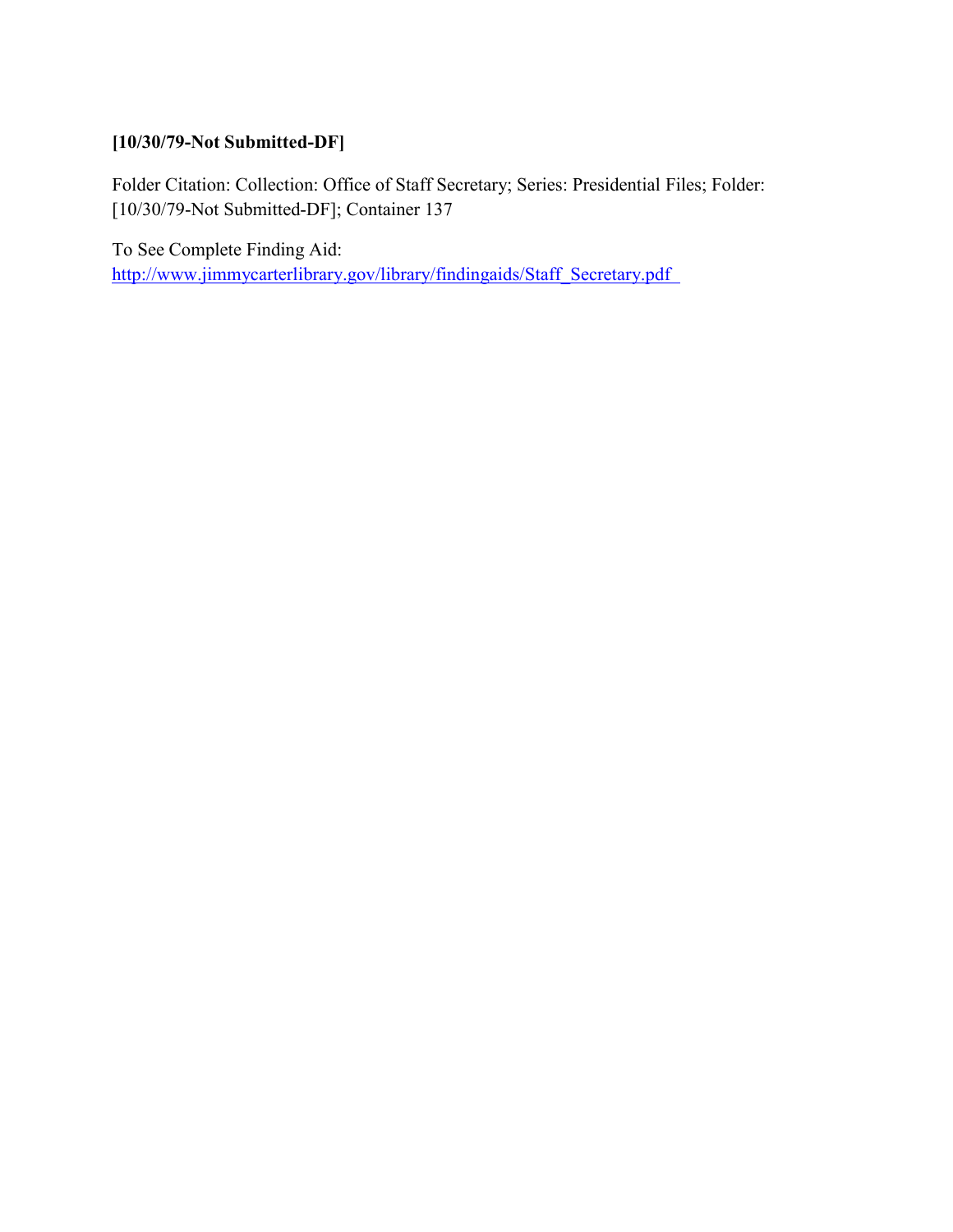# ID 794792

#### THE WHITE HOUSE

# WASHINGTON

DATE: 30 OCT 79

FOR ACTION:

INFO CNLY : JACK WATSON

ARNIE MILLER

.. ' . l

 $\bar{\xi}$  is  $Y$  is

 $\cdot$  i I

, . ., L L

SUBJECT: WOLFE MEMO RE NATIONAL ENDOWMENT FOR THE HUMANITIES  $-$ **BUDGET** 

I I II I I I I I I I I I I I I I I II II II I II I I I I II I II II I I I ++-+++1 I I I I I I I I II I I I I I + RESPONSE DUE TO RICK HUTCHESON STAFF SECRETARY (456-7052) + + BY: +

I I II I I II I I I I I II II+++ ++++Ill II II I II 1111111 ++++II Ill. 11111111 I Ill

ACTION REQUESTED: YOUR COMMENTS STAFF RESPONSE: ( ) I CONCUR. ( ) NO COMMENT. ( ) HOLD. PLEASE NOTE OTHER COMMENTS BELOW: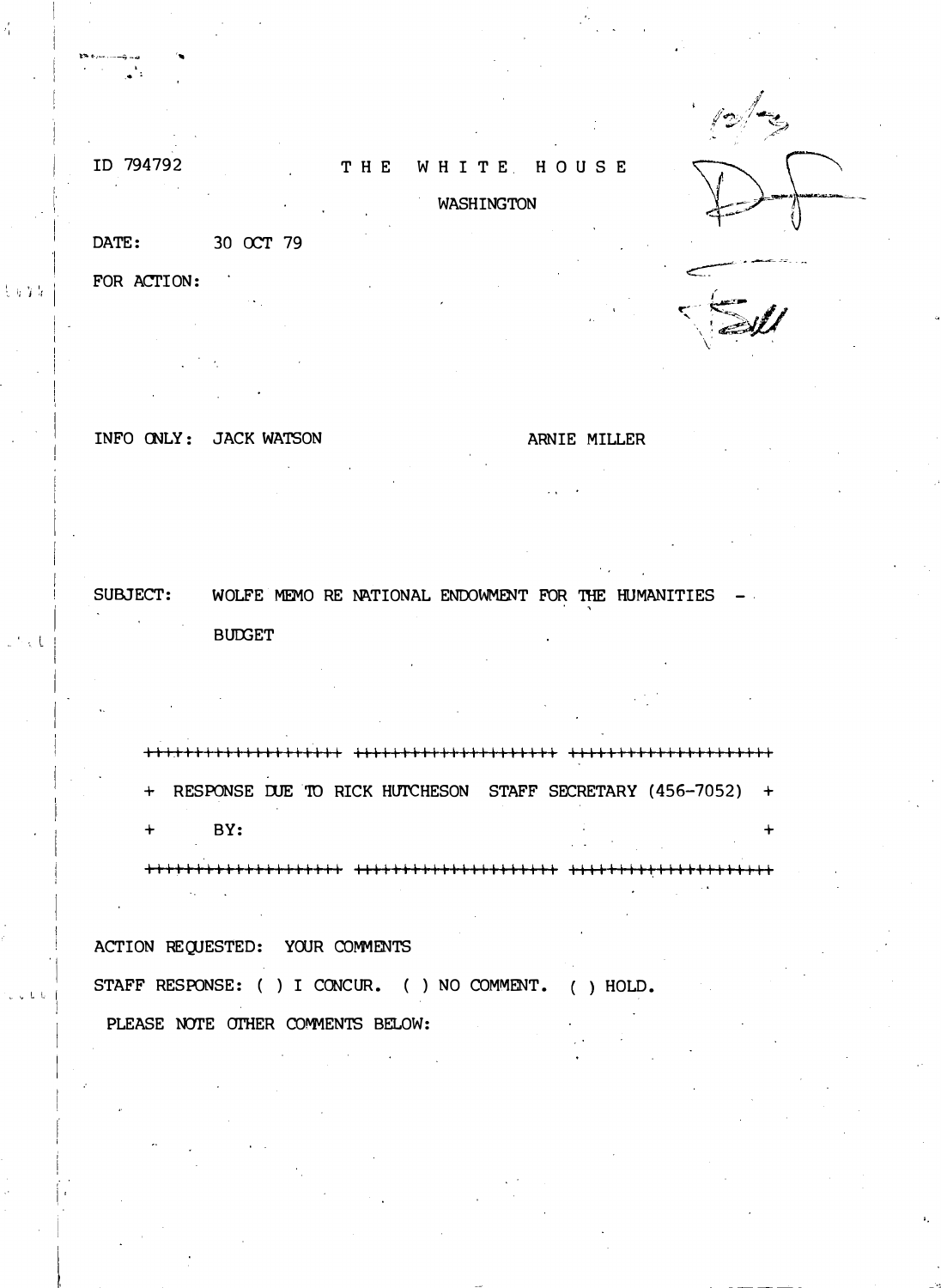| FOR STAFFING              |
|---------------------------|
| FOR INFORMATION           |
| FROM PRESIDENT'S OUTBOX   |
| LOG IN/TO PRESIDENT TODAY |
| IMMEDIATE TURNAROUND      |
| NO DEADLINE               |
| FOR APPROPRIATE HANDLING  |
| LAST DAY FOR ACTION       |

| ADMIN CONFID  |
|---------------|
| CONFIDENTIAL  |
| <b>SECRET</b> |
| EYES ONLY     |

T<br>L<br>L Q<br>H<br>H<br>H

 $\angle$ VICE PRESIDENT **JORDAN CUTLER** DONOVAN EIZENSTAT MCDONALD **MOORE** POWELL **WATSON** WEDDINGTON WEXLER BRZEZINSKI MCINTYRE **SCHULTZE** ANDRUS ASKEW BERGLAND **BROWN** CIVILETTI DUNCAN GOLDSCHM ID'r **HARRIS** KREPS **LANDRIEU** MARSHALL

| MILLER            |
|-------------------|
| VANCE             |
|                   |
|                   |
| BUTLER            |
| CAMPBELL          |
| H. CARTER         |
| <b>CLOUGH</b>     |
| <b>CRUIKSHANK</b> |
| FIRST LADY        |
| <b>FRANCIS</b>    |
| <b>HARDEN</b>     |
| <b>HERTZBERG</b>  |
| HUTCHESON         |
| <b>KAHN</b>       |
| LINDER            |
| <b>MARTIN</b>     |
| MILLER            |
| <b>MOE</b>        |
| <b>PETERSON</b>   |
| <b>PRESS</b>      |
| <b>SANDERS</b>    |
| <b>SPETH</b>      |
| <b>STRAUSS</b>    |
| <b>TORRES</b>     |
| VOORDE            |
| WISE              |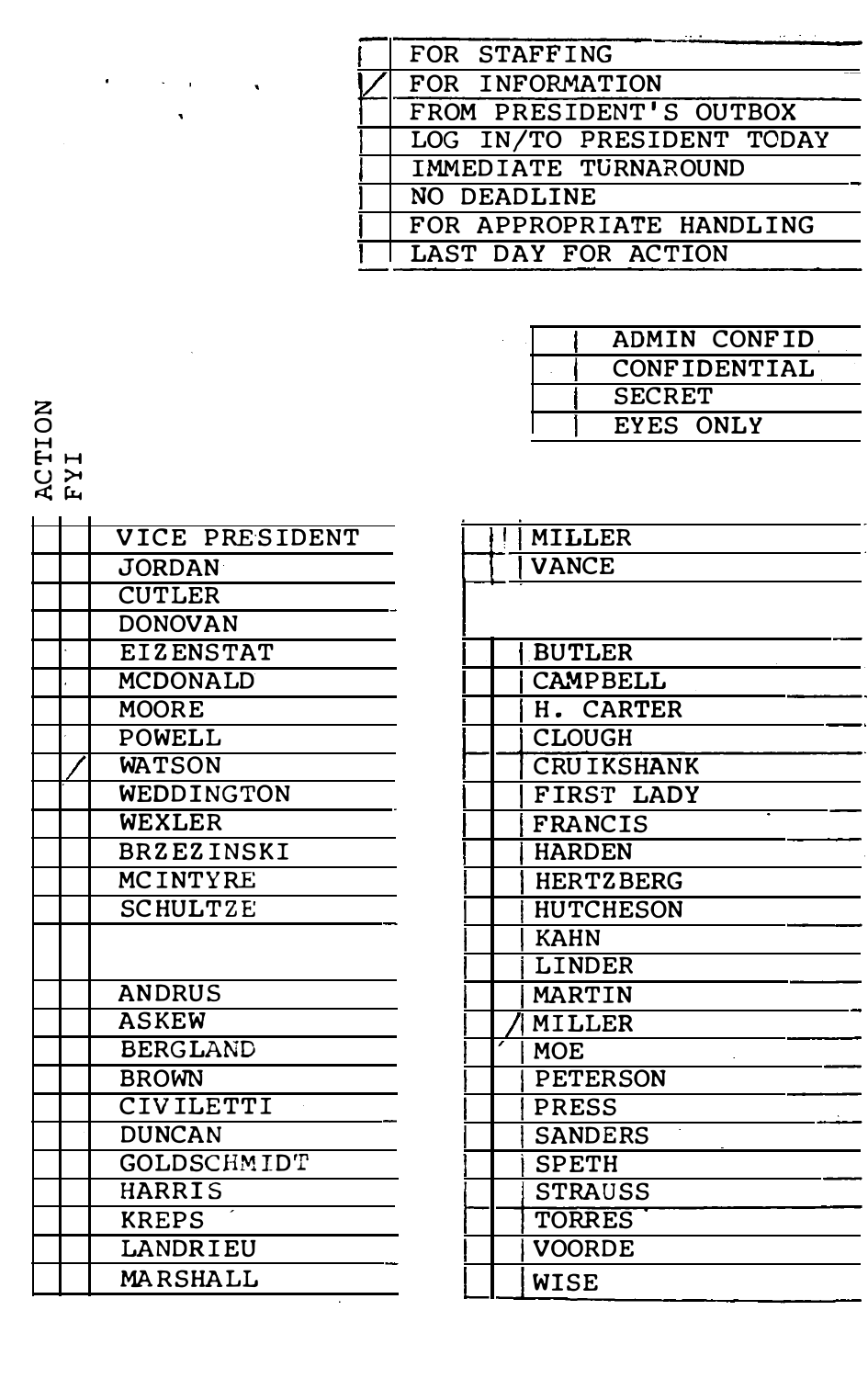JoHN WALToN WoLFE 155 EAsT BROAD STREET COLUMBUS, OHIO 43215

.; ···'

October 23, 1979

.. '�t

. ·-

# 057791

-.· ·-

. '

RK

·--: · ,•

- ;.: . -

���- .

.' · ·..- -.

\_ . ..

 $\cdot$ ,-

 $\mathbb{C}^n \subset \mathbb{C}^n$ 

President Jimmy Carter The White House 1600 Pennsylvania Avenue Washington, D. C. 20500

Dear Mr. President:

JWW:js Enclosure

My position on the National Endowment for Humanities, being a presidential appointment, I feel that I am obligated to forward to you this copy of my letter to Mr. Joseph D. Duffey.

> $\cdot$   $\cdot$   $\cdot$  $\zeta$ .

Sincerely, John-Walton Wolfe

. . -,. ·-� ...

.· . · ,\_ -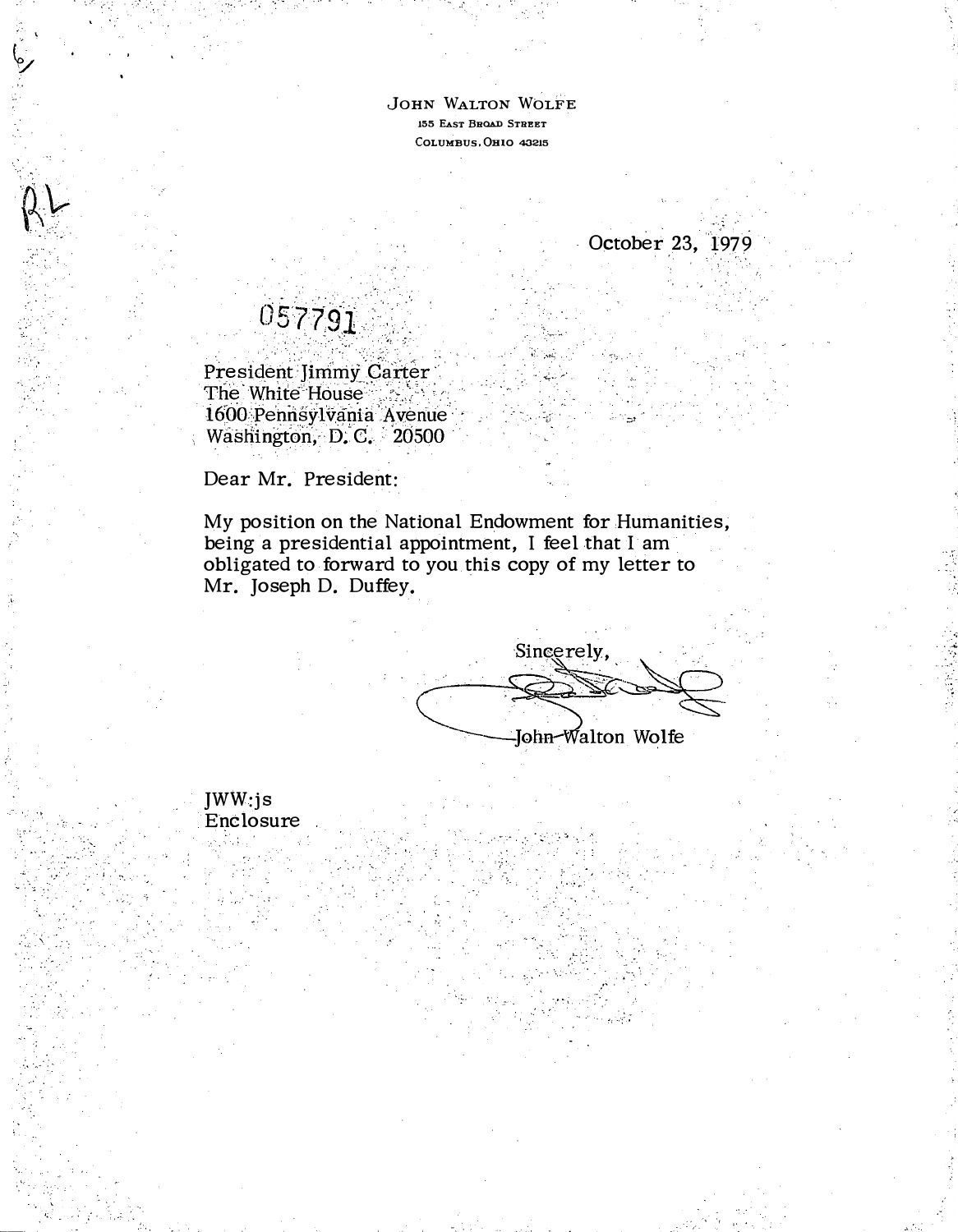JoHN WALTON WoLFE 155 EAST BROAD STREET COLUMBUS. OHIO <sup>43215</sup>

# October 23, 1979

Mr. Joseph D. Duffey, Chairman National Endowment for Humanities Washington, D. C. 20506

Dear Joe:

I have received the budget request of the Humanities to the . office of Management and Budget. I see, with great disappointment, that the 14% increase was requested as indicated at the August meeting. I feel that I, once again, must protest such an extravagant request. I fully understand the theory pointed out to me at the August meeting that it is bureaucratic policy to ask for more than you want, want more than you need, and everything will come out favorably in the end. If the National Endowment cannot take the lead and set the example of endeavoring to moderate the economic chaos that exists in this country today, creating hardships on everybody and everything from the old and infirmed to the institutions of higher education that we are supposed to support, then I think that the rest of our noble endeavors are being tarnished by our actions.

After sitting on the Council for more than a year, I asked one of the more senior members who happens to be a respective member of academia, with a prominent position at a well regarded institution of higher education, what percent of the Endowment budget was being well spent and I was very disheartened to hear his reply of 20%. Surely the benefits of an increase in spending for the Endowment during these troubled times can be achieved by a more prudent distribution of existing funds.

I also understand that by comparison with the total budget the Endowment's requests are considered small. But when one realizes that only 25% of the budget consists of discretionary expenditures, consequently the affect of anything that we do is multiplied by four. So if showing restraint in favor of the people the benefits of this restraint will also be multiplied by four.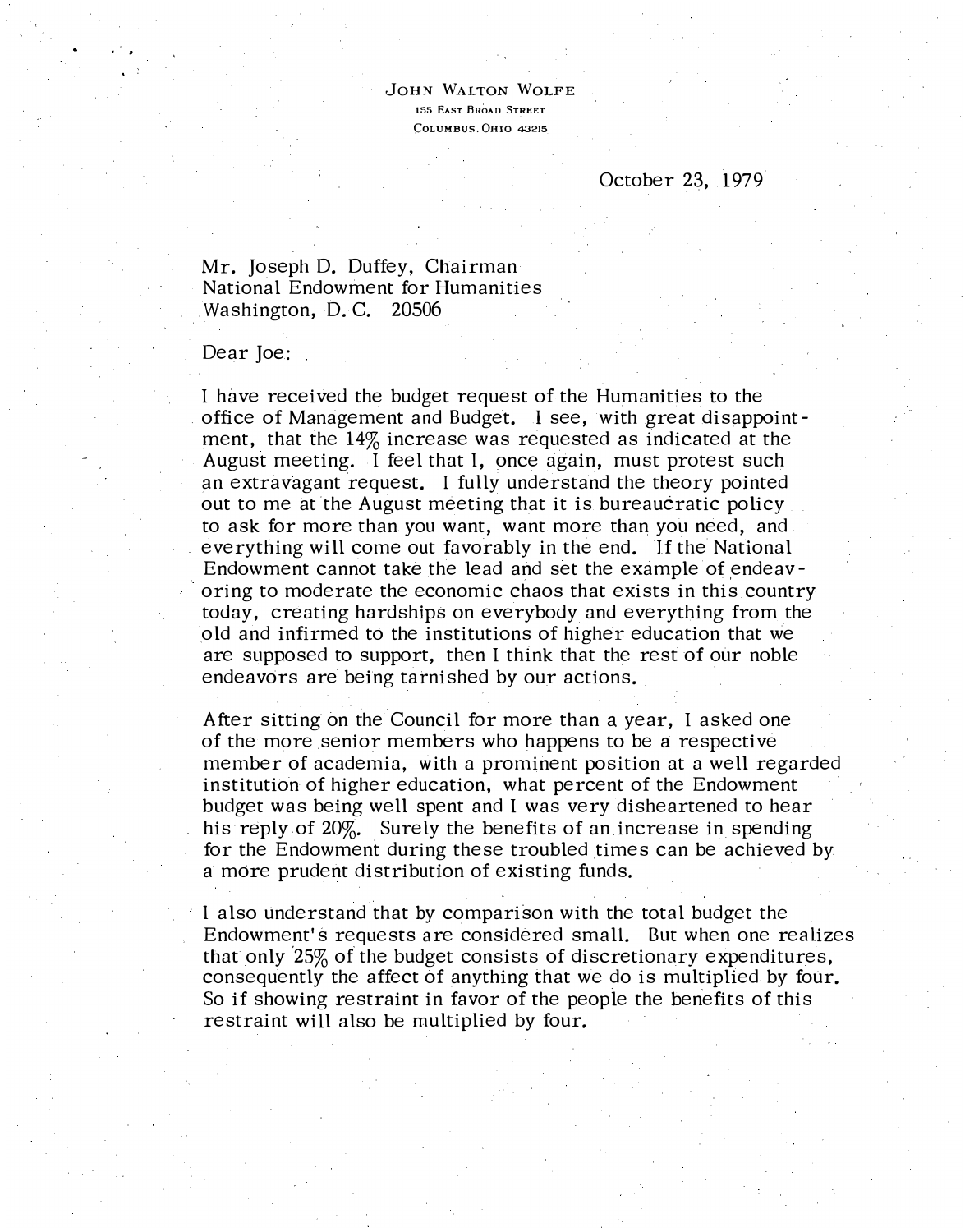Mr. Joseph D. Duffey -2- October 23, 1979

In all due respect, I submit my objection to your budget .request.

Sincerely, Bandler John Walton Wolfe

JWW:js

Xerox Copies: President Jimmy Carter Mr. James McIntyre Congressman Samuel L. Devine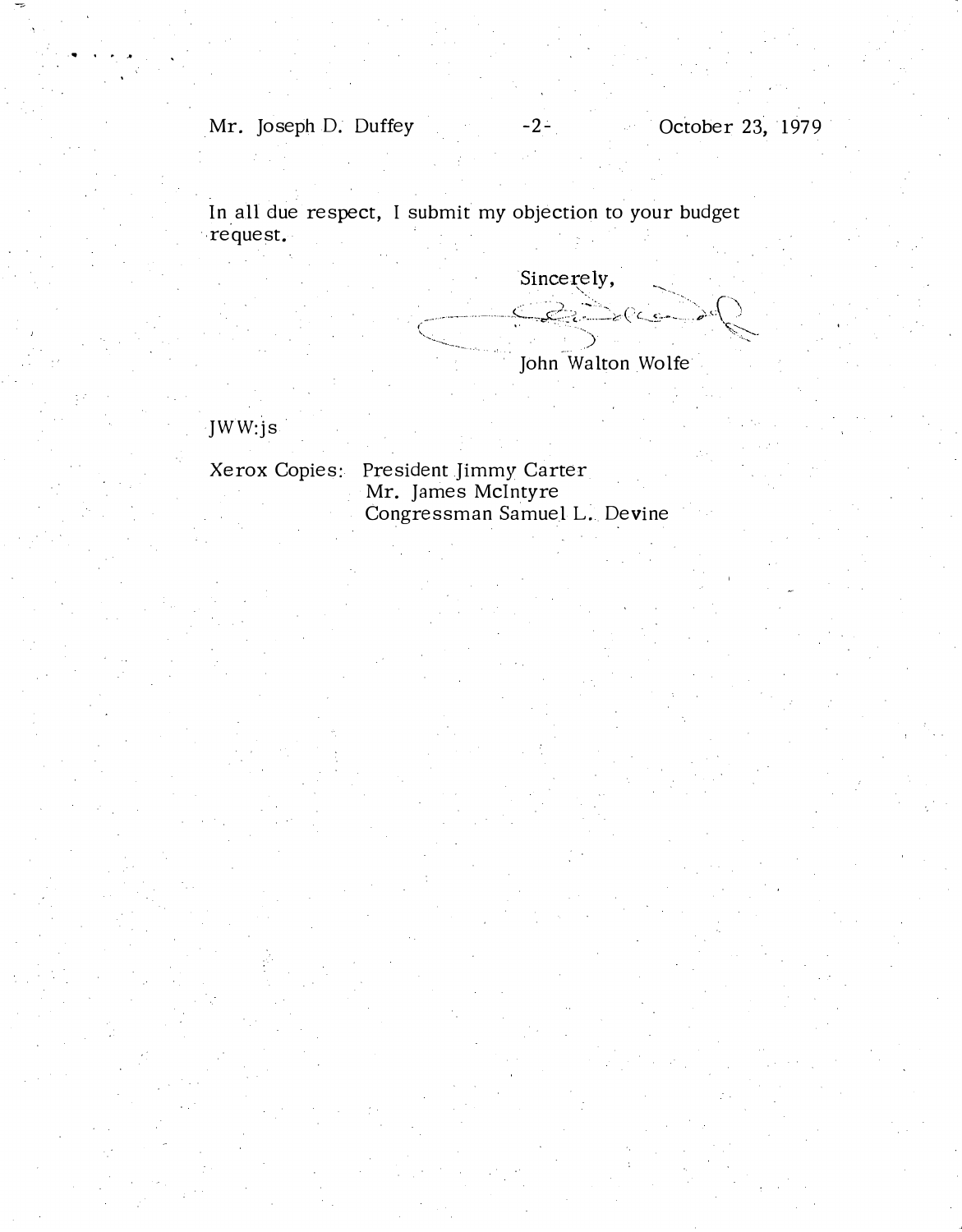MEMORANDUM

'I

• >

THE WHITE HOUSE WASHINGTON October 30, 1979

 $\sim 10$ 

 $Hd$ 

TO: DOUG COSTLE

FROM: RICK HUTCHESON

SUBJECT: Your Memorandum to the President of October 16, 1979 (attached)

OMB advises me that not all Federal agencies involved in radiation activities concur with the guidelines recommended in your memorandum. OMB recommends that you review your proposal with other involved agencies at policy levels.

I will hold your memorandum pending your response.

cc: Bo Cutter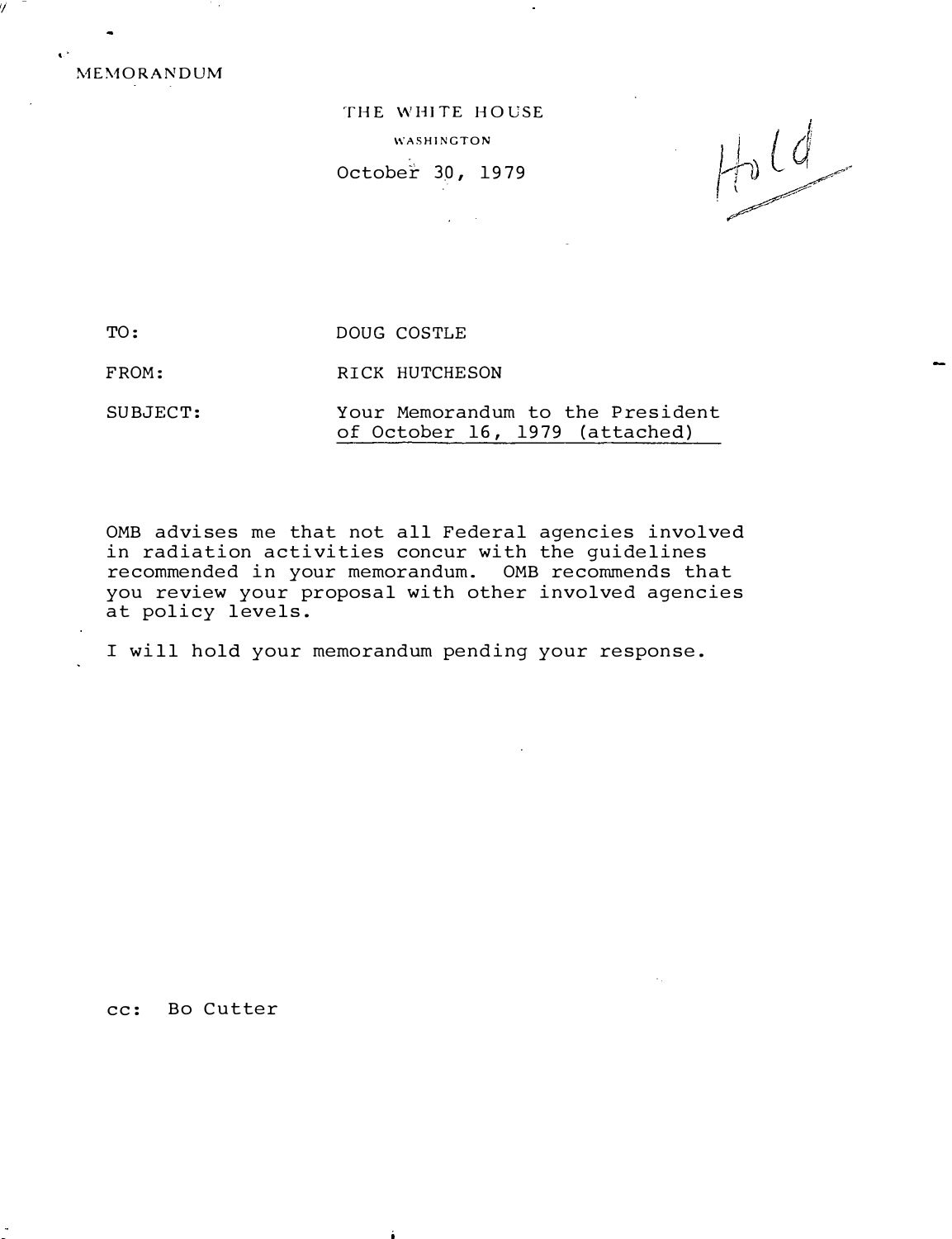MEMORANDUM

# THE WHITE HOUSE WASHINGTON

29 October 1979

•

TO: DOUG COSTLE

FROM: RICK HUTCHESON

SUBJECT: Your memorandum to the President of October 16, 1979 (attached)

 $\chi$ 

OMB advises me that not all Federal agencies involved in<br>radiation activities comurin the guidelines recommended in your memorandum,  $\frac{1}{2}$  recommends that you review your proposal with other involved agencies at policy levels.

I will hall your m cc: Bo Cutter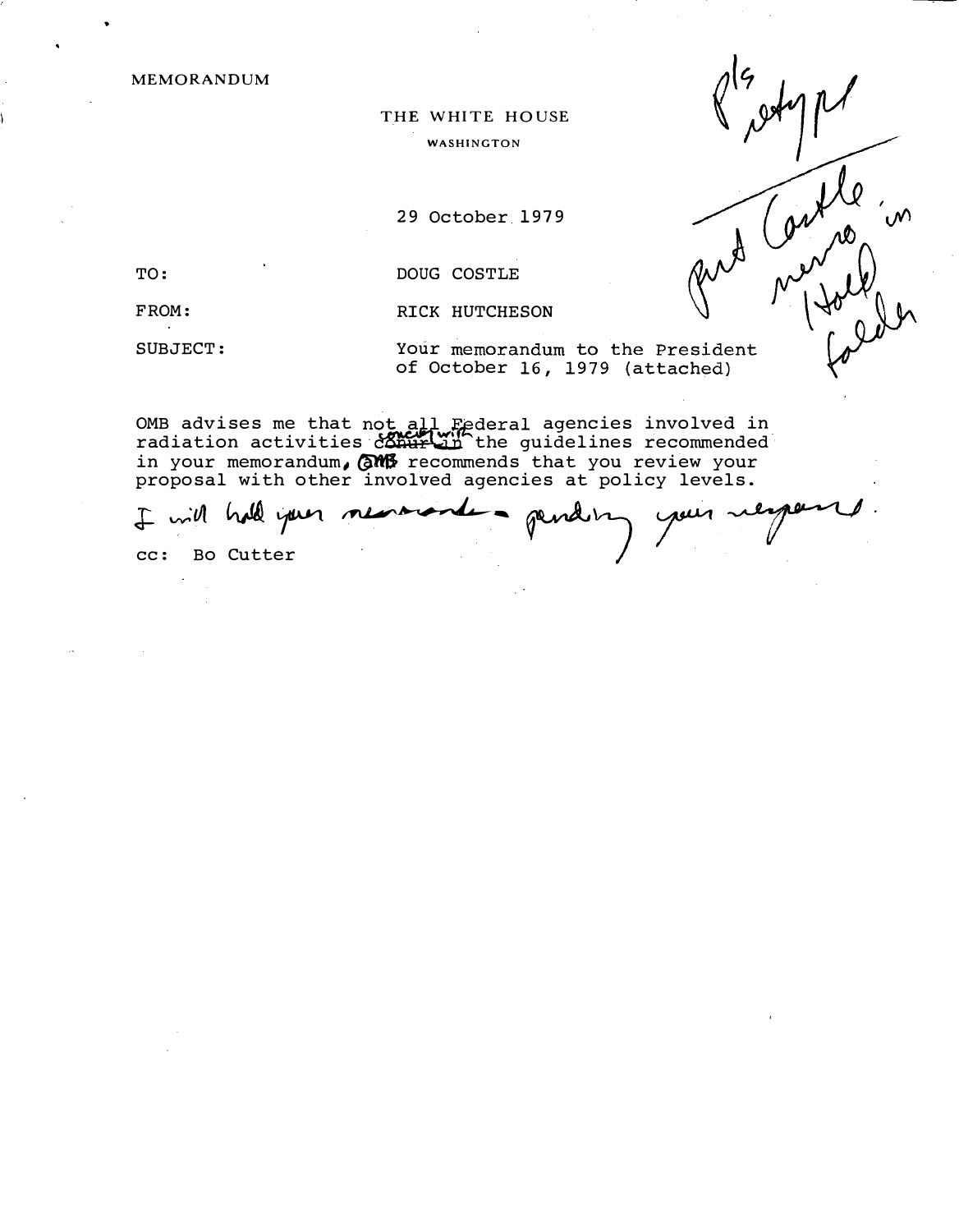

EXECUTIVE OFFICE OF THE PRESIDENT OFFICE OF MANAGEMENT AND BUDGET

WASHINGTON, D.C. 20503

October 29, 1979

MEMORANDUM FOR: RICK HUTCHESON

THROUGH:

FROM:

SUBJECT:

BO CUTTER\  $\mathcal{X}$  express that is a set of the set of the set of the set of the set of the set of the set of the set of the set of the set of the set of the set of the set of the set of the set of the set of the set of JOE HEZIR/CURT HESSLER

Costle Memo Re Radiation Protection Guidance to Federal Agencies on Dose Limits for Persons Exposed to Transuranium Elements in the General Environment

The proposed guidance establishes limits on contamination resulting from the disposal of nuclear wastes containing plutonium. The guidance would apply to waste management activities of DOE and DOD. The procedure for Presidential issuance of these types of guidelines involves the concurrence of all Federal agencies involved in radiation activities, including HEW, NRC, DOE, and DOD.

A cursory check with these agencies revealed that the established procedure has not been followed in this instance. We recommend that the proposed guidance be returned to EPA with the request that they review the proposal with the other agencies at policy levels. This will ensure that the President receives the best possible advice from radiation experts government-wide prior to establishing radiation exposure limits.

Parenthetically, we call your attention to the fact that early this week the President approved the establishment of a Radiation Policy Council, chaired by EPA, to coordinate Federal radiation activities. We understand that an early initiative of the Council will be a complete review of the Radiation Guidance functions of EPA. We believe our recommendation for a Federal agency review of the Transuranium Guidance is consistent with the intent of the President's decision.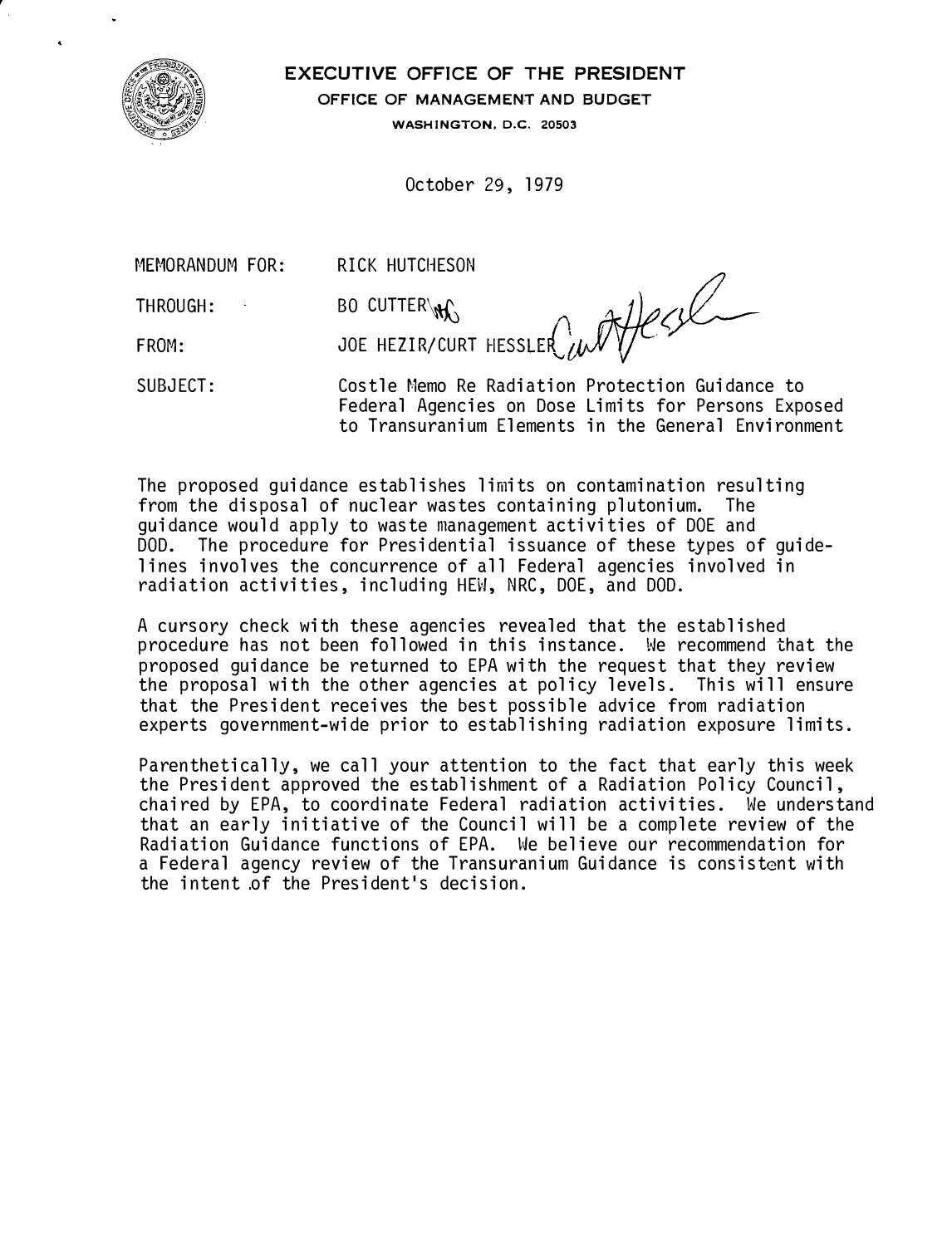WASHINGTON WASHINGTON WASHINGTON 24 OCT 79 TOR ACTION: STU EIZENSTAT N FOR ACTION: STU EIZENSTAT

FRANK PRESS\_COMMAND

INFO CNLY : THE VICE PRESIDENT

SUBJECf: C OSTLE MEMO RE RADIATION PROTECTION GUIDANCE TO FEDERAL AGENCIES ON DOSE LIMITS FOR PERSONS EXPOSED TO TRANSURANIUM ELEMENTS IN 'IHE GENERAL ENVIRONMENT

11111111111111111111 111111111111111111111 +t+-l-11111111111111111·

+ RESPONSE DUE TO RICK HUTCHESON STAFF SECRETARY (456-7052) +

BY: 1200 PM FRIDAY 26 OCT 79

Ill I I I I Ill II I I I I I I I I ++++I I I I I I Ill I II I I II I +++++II I I I I II II II I+++

ACTION REQUESTED:

 $\, \cdot \,$  ;  $\, \cdot \,$  ;

i i r· I

しりなな

医单孔

. ' I : L �-

STAFF RESPONSE: ( ) I CONCUR. ( ) NO COMMENT. ( ) HOLD. PLEASE NOTE OTHER COMMENTS BELOW:

 $\sim$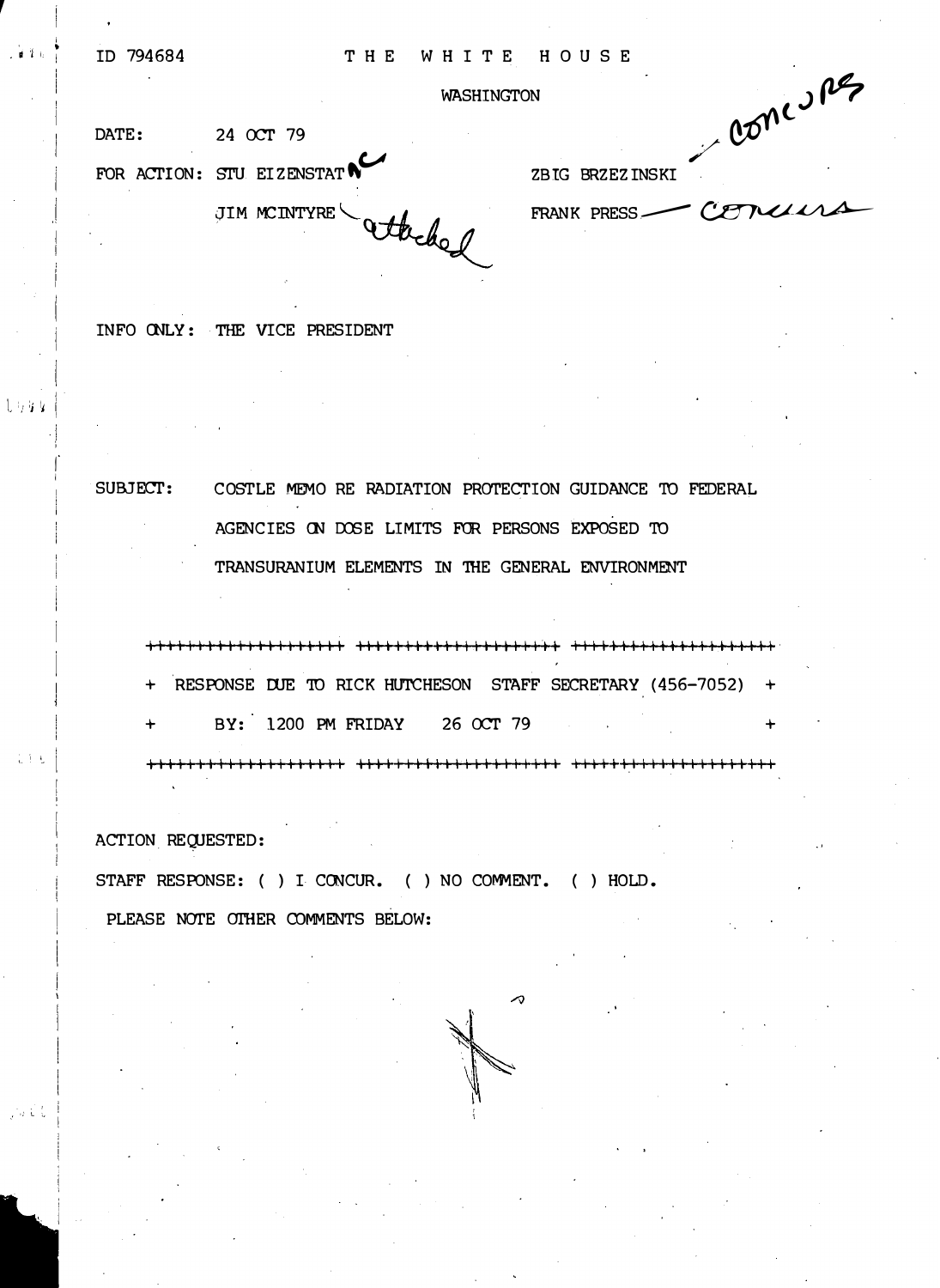

## EXECUTIVE OFFICE OF THE PRESIDENT OFFICE OF MANAGEMENT AND BUDGET

WASHINGTON, D.C. 20503.

October 29, 1979

MFMORANDUM FOR:

... •• - ..... .... �-� 'L ., .... �- --�.- " ••

THROUGH:

FROM:

SUBJECT:

RICK HUTCHESON<br>BO CUTTER\N\ JOE HEZIR/CURT HESSLER  $\mathcal{W}$ 

Costle Memo Re Radiation Protection Guidance to Federal Agencies on Dose Limits for Persons Exposed to Transuranium Elements in the General Environment

The proposed guidance establishes limits on contamination resulting from the disposal of nuclear wastes containing plutonium. The guidance would apply to waste management activities of DOE and DOD. The procedure for Presidential issuance of these types of guidelines involves the concurrence of all Federal agencies involved in radiation activities, including HEW, NRC, DOE, and DOD.

A cursory check with these agencies revealed that the established procedure has not been followed in this instance. We recommend that the proposed guidance be returned to EPA with the request that they review the proposal with the other agencies at policy levels. This will ensure that the President receives the best possible advice from radiation experts government-wide prior to establishing radiation exposure limits.

Parenthetically, we call your attention to the fact that early this week the President approved the establishment of a Radiation Policy Council, chaired by EPA, to coordinate Federal radiation activities. We understand that an early initiative of the Council will be a complete review of the Radiation Guidance functions of EPA. We believe our recommendation for a Federal agency review of the Transuranium Guidance is consistent with the intent of the President's decision .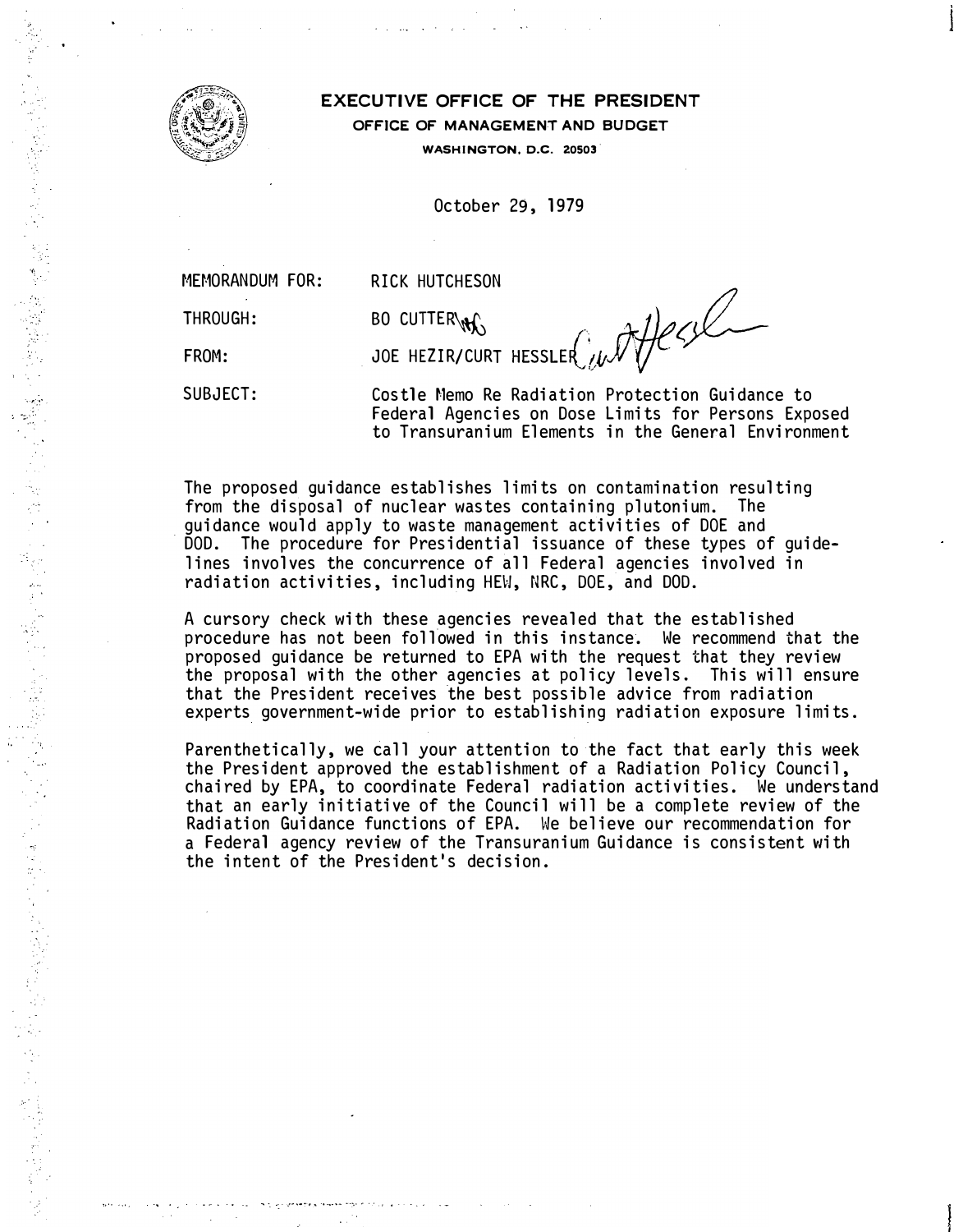

..

医希尔氏征 医前庭病的 法债券的复数 医血管反射 建氯化合金 医血管吸附

# EXECUTIVE OFFICE OF THE PRESIDENT OFFICE OF MANAGEMENT AND BUDGET WASHINGTON, D.C. 20503.

October 29, 1979

RICK HUTCHESON<br>BO CUTTER\N\

THROUGH:

FROM:

JOE HEZIR/CURT HESSLER  $\hat{U}$ 

SUBJECT:

Castle Memo Re Radiation Protection Guidance to Federal Agencies on Dose Limits for Persons Exposed to Transuranium Elements in the General Environment

2

The proposed guidance establishes limits on contamination resulting from the disposal of nuclear wastes containing plutonium. The  $\sim$   $\sim$ guidance would apply to waste management activities of DOE and DOD. The procedure for Presidential issuance of these types of guidelines involves the concurrence of all Federal agencies involved in radiation activities, including HEW, NRC, DOE, and DOD.

A cursory check with these agencies revealed that the established procedure has not been followed in this instance. We recommend that the proposed guidance be returned to EPA with the request that they review the proposal with the other agencies at policy levels. This will ensure that the President receives the best possible advice from radiation experts government-wide prior to establishing radiation exposure limits.

Parenthetically, we call your attention to the fact that early this week the President approved the establishment of a Radiation Policy Council, chaired by EPA, to coordinate Federal radiation activities. We understand that an early initiative of the Council will be a complete review of the Radiation Guidance functions of EPA. He believe our recommendation for a Federal agency review of the Transuranium Guidance is consistent with the intent of the President's decision.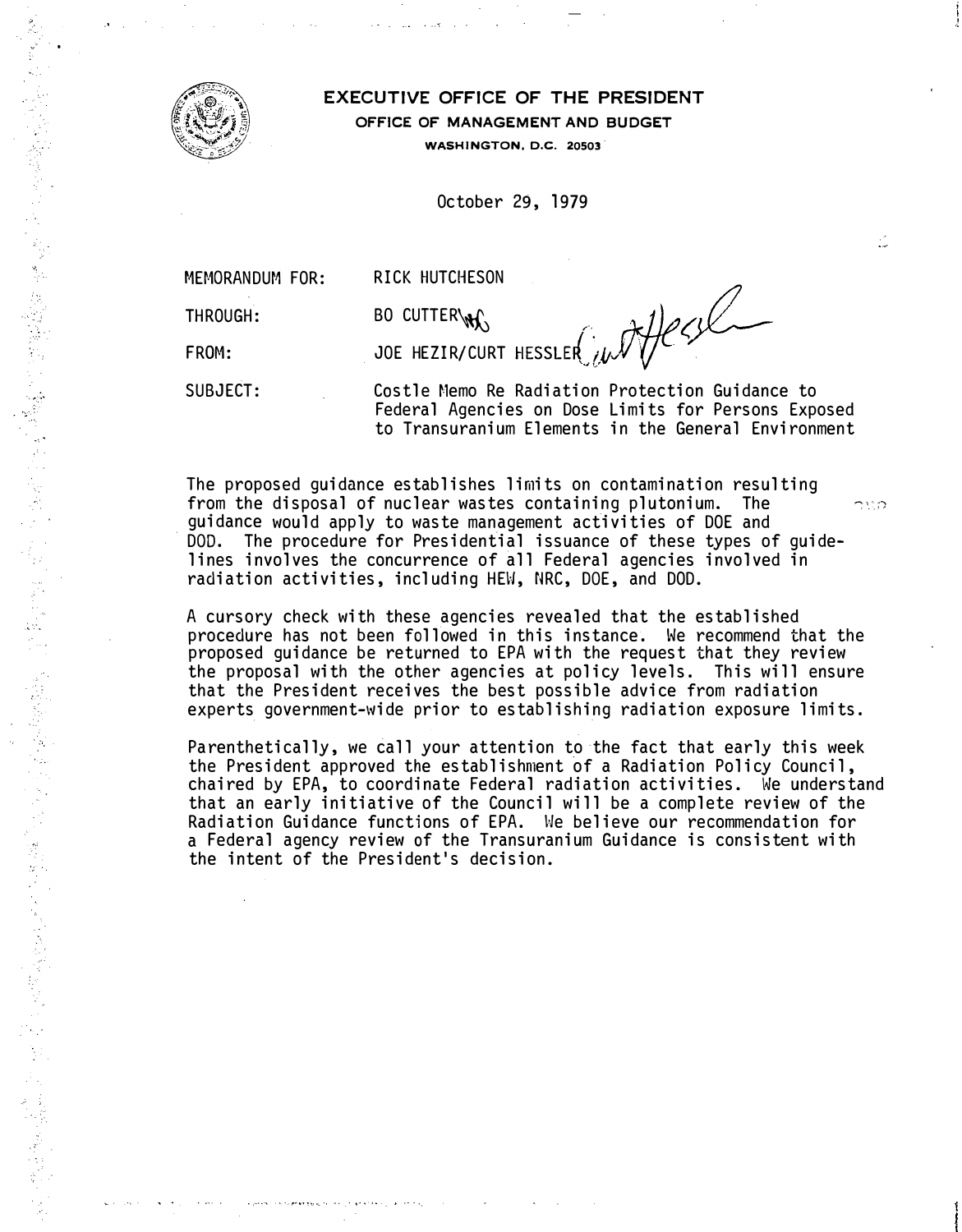

# UNITED STATES ENVIRONMENTAL PROTECTION AGENCY WASHINGTON, D.C. 20460

THE ADMINISTRATOR

#### MEMORANDUM FOR THE PRESIDENT

SUBJECT: Radiation Protection Guidance to Federal Agencies on Dose L imits for Persons Exposed to Transuranium Elements in the General Environ ment

Executive Order 10831 and Public Law 86-373 require that the Administrator of the Environmental Protection Agency"...advise the President with respect to radiation matters, directly or indirectly affecting health, including guidance for all Federal agencies in the formulation of radiation standards." In accordance with this directive, we have prepared for your signature Federal Radiation Protection Guidance intended to limit the radiation dose that persons may receive from land contaminated by transuranium elements (e.g., Plutonium).

This Guidance would limit radiation doses resulting from transuranium element contamination to one millirad per year to the pulmonary lung or three millirad per year to the bone. Most of the existing transuranium element contamination in the United States is at levels below that specified by these recommendations, and no large-scale remedial actions are expected. However, any environ mental contamination that could generate a radiation dose greater than specified in the Guidance would have to be cleaned up by the responsible agency. The Department of Energy would, for example, be responsible for cleaning up any contamination associated with the Rocky Flats Facility in Colorado that exceeds the Guidance. A more detailed explanation and justification for these recommendations is included in the Guidance.

This Guidance was developed with the cooperation of all affected agencies, including DOE and DOD, and has their general support. recommend that you approve this Federal Rad ation Guidance. I

OCT 1-6 1979

 $CostI$ 

A ttachment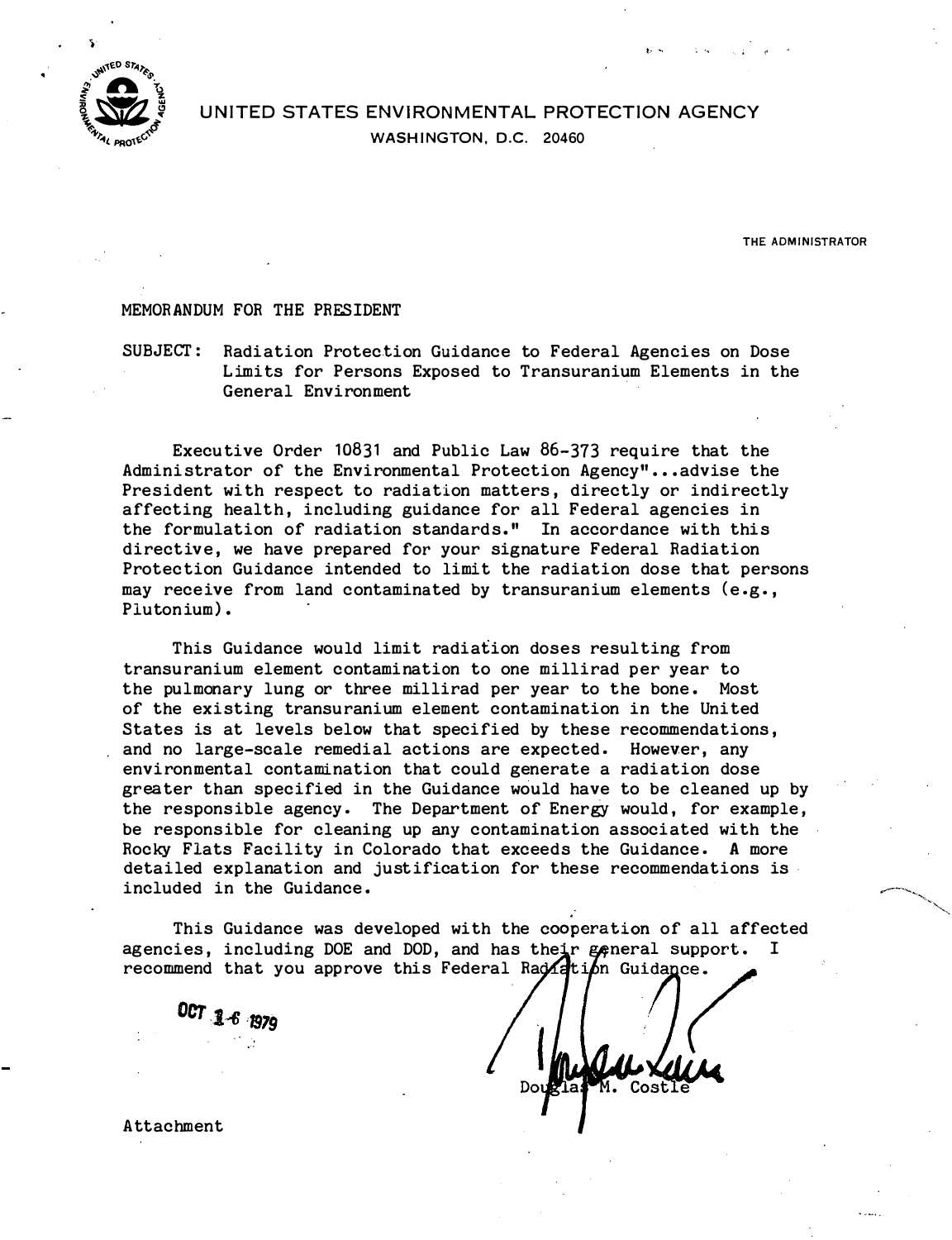THE WHITE HOUSE Washington, D.C.

### RADIATION PROTECTION GUIDANCE TO FEDERAL AGENCIES ON DOSE LIMITS FOR PERSONS EXPOSED TO TRANSURANIUM ELEMENTS IN THE GENERAL ENVIRONMENT

Recommendations 1 through 3 in the Radiation Protection Guidance on Dose Limits for Persons Exposed to Transuranium Elements in the General Environment are approved for the guidance of Federal agencies; the Administrator of the EPA is directed to interpret and clarify each of the recommendations, as necessary, in cooperation with other agencies; and the Administrator is authorized to publish such interpretations and clar ifications in the Federal Register.

Jimmy Carter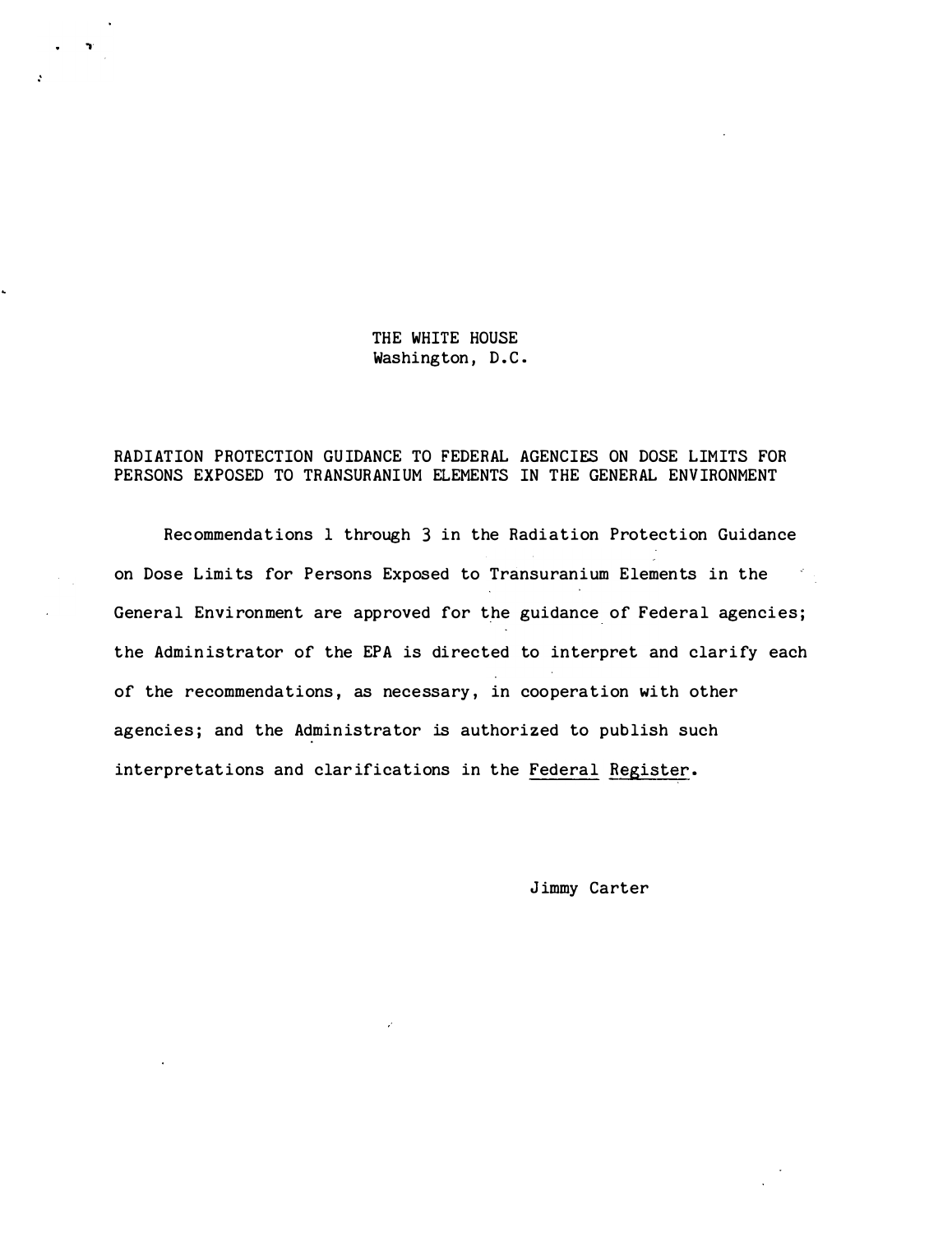## RADIATION PROTECTION GUIDANCE TO FEDERAL AGENCIES ON DOSE LIMITS FOR PERSONS EXPOSED TO TRANSURANIUM ELEMENTS IN THE ENVIRONMENT

#### INTRODUCTION

Executive Order 10831 and Public Law  $86-373$  (42 U.S.C. 2021 $(h)$ ) require that the Administrator of the Environmental Protection Agency (EPA) " ••• adv ise the President with respect to radiation matters, directly or indirectly affecting health, including guidance for all Federal agencies in the formulation of radiation standards, and in the establishment and execution of programs of cooperation with States." In accordance with this directive, the Environmental Protection Agency has developed recommendations that are intended to limit the radiation doses that persons may receive from transuranium elements present in the environment from existing or future unplanned contamination. These recommendations are intended for the guidance of those Federal agencies which have statutory responsibilities for producing or using transuranium elements, or for licensing or regulating such activities.

The Guidance considers both the inhalation and ingestion pathways of transuranium elements to humans and establishes a maximum dose rate to lung and bone for members of the general population. The recommendations provide for a dose rate limit to the specified internal organs of the most exposed segment of the population. This dose rate limit can be associated with an estimated maximum risk of one additional death per million persons continously exposed at this rate per year. Implementation of the Guidance requires that Federal agencies estimate dose rates to persons from measured air and/or soil concentration levels. Most of the existing areas of transuranium element contamination in the United States will meet these criteria, and no large scale remedial actions will be required. The same numerical recommendations also apply for all future accidents, with the additional requirements that remedial actions be started as soon as possible and carried out to achieve as little residual environmental contamination as possible. Federal agencies will be expected to plan their activities to avoid future releases of transuranium nuclides to the environment, and minimize the consequences of accidental releases. Remedial action for all future incidents of contamination should have as its objective the restoration of the environment as nearly as possible to its former state, and the reduction of risk to any individual in the general population to levels of a few per cent of the maximum dose rates specified in these recommendations. It is intended that both the limi ting exposure to individuals and the cumulative exposure to the population be minimized to the extent practicable.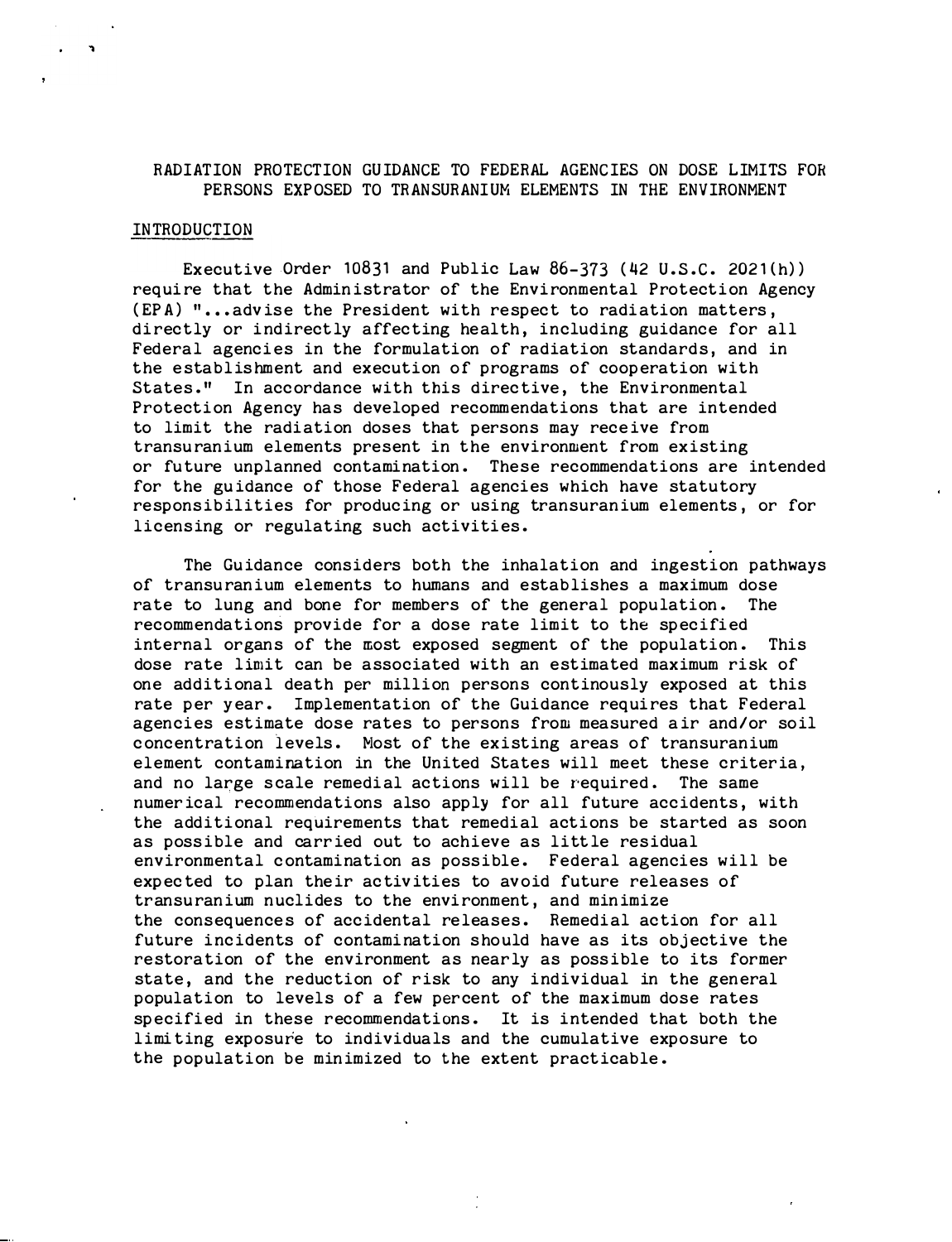#### GUIDANCE RECOMMENDATIONS

..

In order to assure the protec tion of persons in the general population by limiting the radiation doses that an individual in a critical segment of the population may receive from concentrations of transuranium elements present above average background levels in the general environment, the following recommendations shall apply for the guidance of Federal agencies:

1. The annual alpha radiation dose rate to members of the critical segment of the exposed population as the result of exposure to transuranium elements in the general environment should not exceed either:

> a. 1 millirad per year to the pulmonary lung, or b. 3 millirad per year to the bone.

2. For newly contaminated areas, the Federal agency responsible for implementation of these recommendations should take immediate ac tion to minimize both the residual levels of transuranium elements in the general environment and the radiation exposure of the general public. Determination and implementation of further appropriate measures, to ensure that projected dose rates to persons in the general population are as low as reasonably achievable and in full compliance with the above recommendations, should begin as promptly as possible and should be completed within a reasonable period of time. Additionally, in the design and operation of any facility handling materials containing transuranium elements, steps should be taken to ensure that risks due to future accidental releases will be minimal. Accordingly, Federal agencies should assure that appropriate systems, methods, and procedures are installed and utilized in all such facilities, with the intent that doses to persons in the general population from future unplanned releases will not exceed a small frac tion of the recommendations for existing contaminated areas.

3. The recommendations are to be used only as radiation protec tion guidance for presently existing cases of environmental contamination by transuranium elements and for possible future cases of environmental contamination from unplanned releases of transuranium elements. Federal agencies are not to use them as limits for planned releases of transuranium elements into the general environment.

#### DEFINITIONS

"as low as reasonably achievable" means that all unnecessary radiation exposures be avoided and that radiation exposure of individuals and population groups be minimized, taking into account economic and social considerations (adapted from ICRP Publication 22).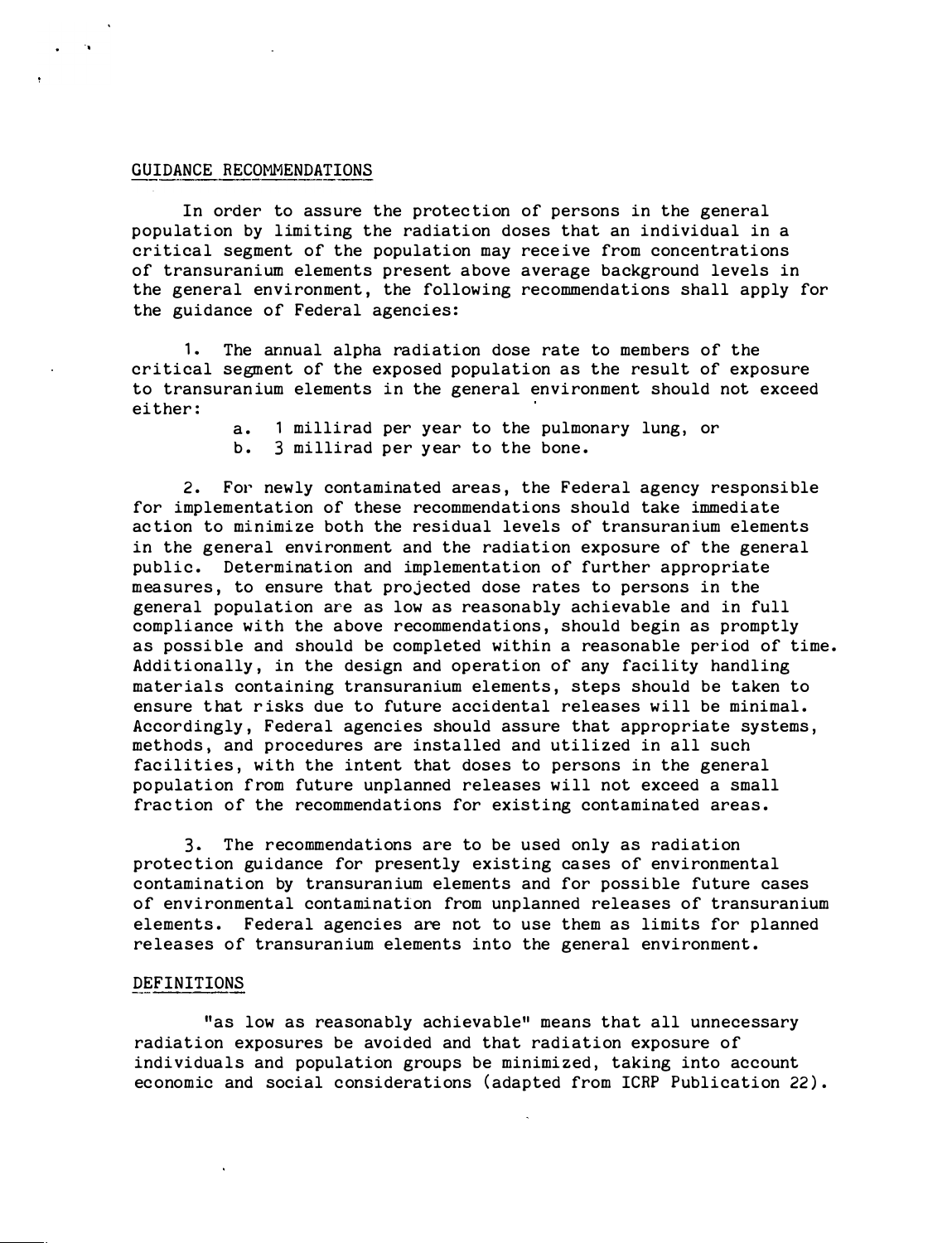"bone" means osseous tissue. The average total weight of this tissue is assumed to be 5,000 grams.

"critical segment of the exposed population" means that group of persons within the exposed population who, because of residency or other factors, can on the average be expected to receive the highest lifetime radiation dose to the pulmonary region of the lung or to the bone from a specified source of transuranium element contamination.

"general environment" means the total terrestrial, atmospheric and aquatic environments outside the boundaries of Federally-licensed facilities or outside the boundaries of sites which are under the direct control of a Federal agency.

"millirad per year to the bone" means the dose rate attained after 70 years of chronic exposure. This dose rate is calculated by dividing the alpha energy absorbed in the bone during the 70th year by the bone mass •

"millirad per year to the pulmonary lung" means the equilibrium dose rate for chronic inhalation. This dose rate is calculated by dividing the alpha energy absorbed per year in the pulmonary lung by the lung mass.

"pulmonary lung" means the region of the lung consisting of respiratory bronchioles, alveolar ducts, atria, alveoli, and alveolar sacs. The average total weight of this tissue, including the capillary blood, is assumed to be 570 grams.

"rad" is the unit of absorbed dose, defined as the energy imparted to t issue by ionizing radiation, divided by the mass of the tissue. One rad is equal to the absorption of 100 ergs of radiation energy per gram of matter.

1 millirad (mrad) =  $10^{-3}$  rad.

"transuranium elements" means all chemical elements with atomic numbers greater than that of uranium as classified in the Periodic Table of Elements.

#### SUPPLEMENTARY INFORMATION

�ackground: The Environmental Protection Agency published a Notice of Intent to Review the Need for Establishing New Rules for Plutonium and Other Transuranium Elements in the Federal Register, Vol. 39, p. 34098, on September 23, 1974. The Agency held public hearings to gather information in Washington, D.C., on December 10-11, 1974, and in Denver, Colorado, on January 10, 1975. The proceedings of these hearings were published as EPA Document ORP/CSD-75-1.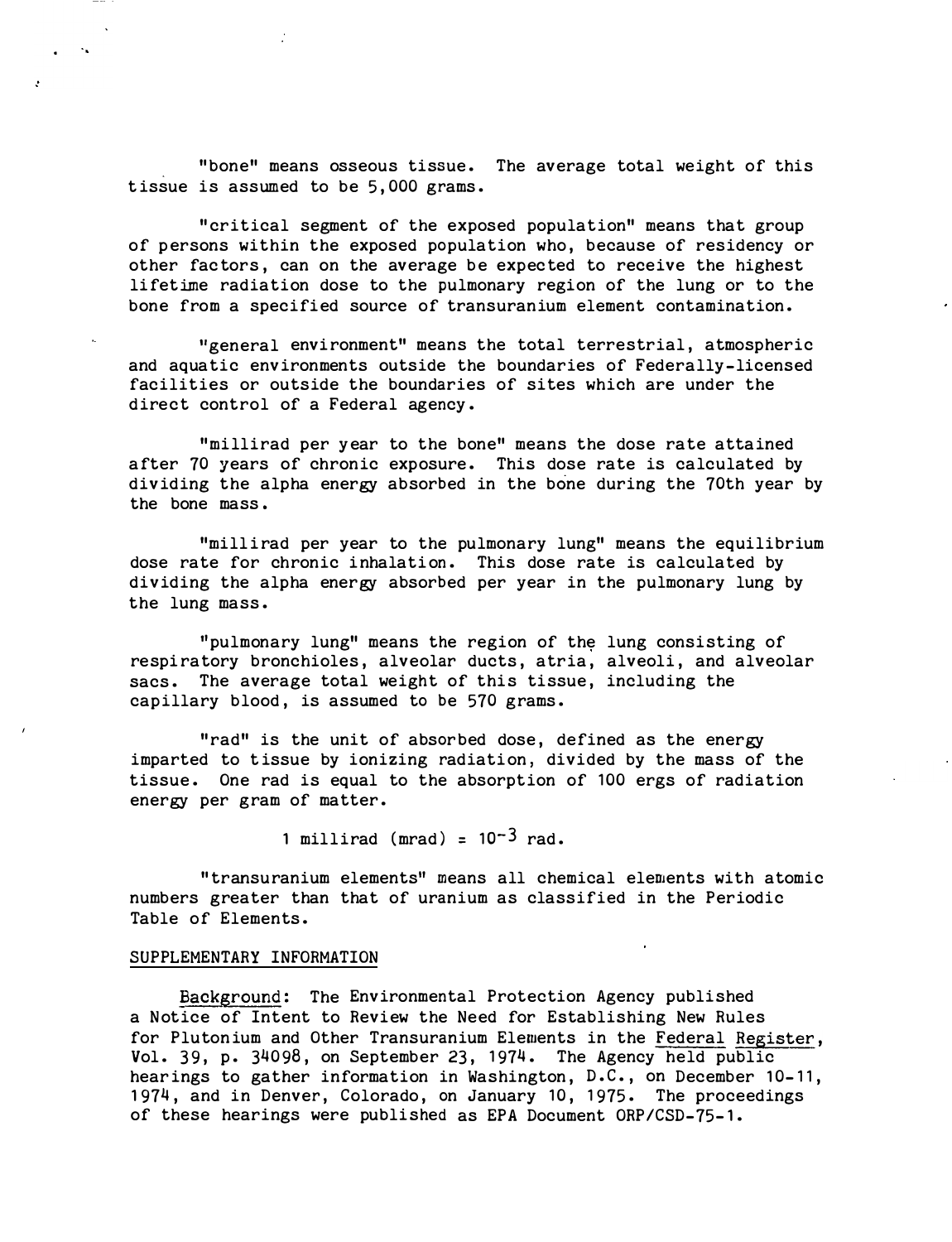The Agency published the basis and text of the proposed Federal Radiation Protection Guidance in the Federal Register, Vol. 42, pp. 60956-9, on November 30, 1977. Comments were invited from intere sted members of the public, industry, Federal agencies, and others. The Office of Radiation Programs also published a technical summary document explaining the proposed recommendations (EPA 520/4-77-016), and the Agency has provided responses to all comments received (Technical Report, EPA 520/4-78-010).

The Agency has also published additional related documents entitled "The Ecological Impact of Land Restoration and Cleanup" (Technical Report, EPA 520/3-78-006), "Selected Topics: Transuranium Elements in the General Environ ment" (EPA/ORP Technical Note CSD-78-1), and "Plutonium Air Inhalation Dose (PAID)" (EPA/ORP Technical Note CSD-77-4).

The recommendations were developed under authorities of the former Federal Radiation Council, which was established by Executive Order  $10831$  and Public Law  $86-373$ , and transferred to the Environmental Protection Agency (EPA) by Reorganization Plan No. 3 of 1970. Technical support was provided by liaison representatives from the Department of Energy, the Nuclear Regulatory Commission, the Department of Defense, the National Aeronautics and Space Administration, the Department of State, the Department of Commerce, the Department of the Interior, the Department of Health, Education, and Welfare, the Department of Transportation, and the Department of Housing and Urban Development.

Rationale for Guidance: The recommendations are intended to protect the public health by limiting exposure to transuranium elements. The Guidance establishes maximum dose rates applicable to individuals in the general population, based on the criteria that any added risk to an individual from exposure to the transuranium elements must be very small, and that the total cost of implementing the Guidance should not be excessive. Because the recommendations are directed toward protecting those few people at greatest risk, the vast majority of the population is assured even lower risks.

In deriving this Guidance, the calculation of risks resulting from rad iation exposure was based on the assumption that there is some r isk no matter how small the amount of absorbed radiation. The risk at very low dose levels is assumed to be directly proportional to the damage actually observed at much higher dose levels. Health risks re sulting from radiation exposure were estimated mostly by using models and recommendations that were published by the Advisory Committee on the Biological Effects of Ionizing Radiation of the National Academy of Sciences (NAS-BEIR Committee) in its reports entitled "The Effects on Populations of Exposure to Low Levels of Ionizing Radiation" (1972), and "Health Effects of Alpha-Emitting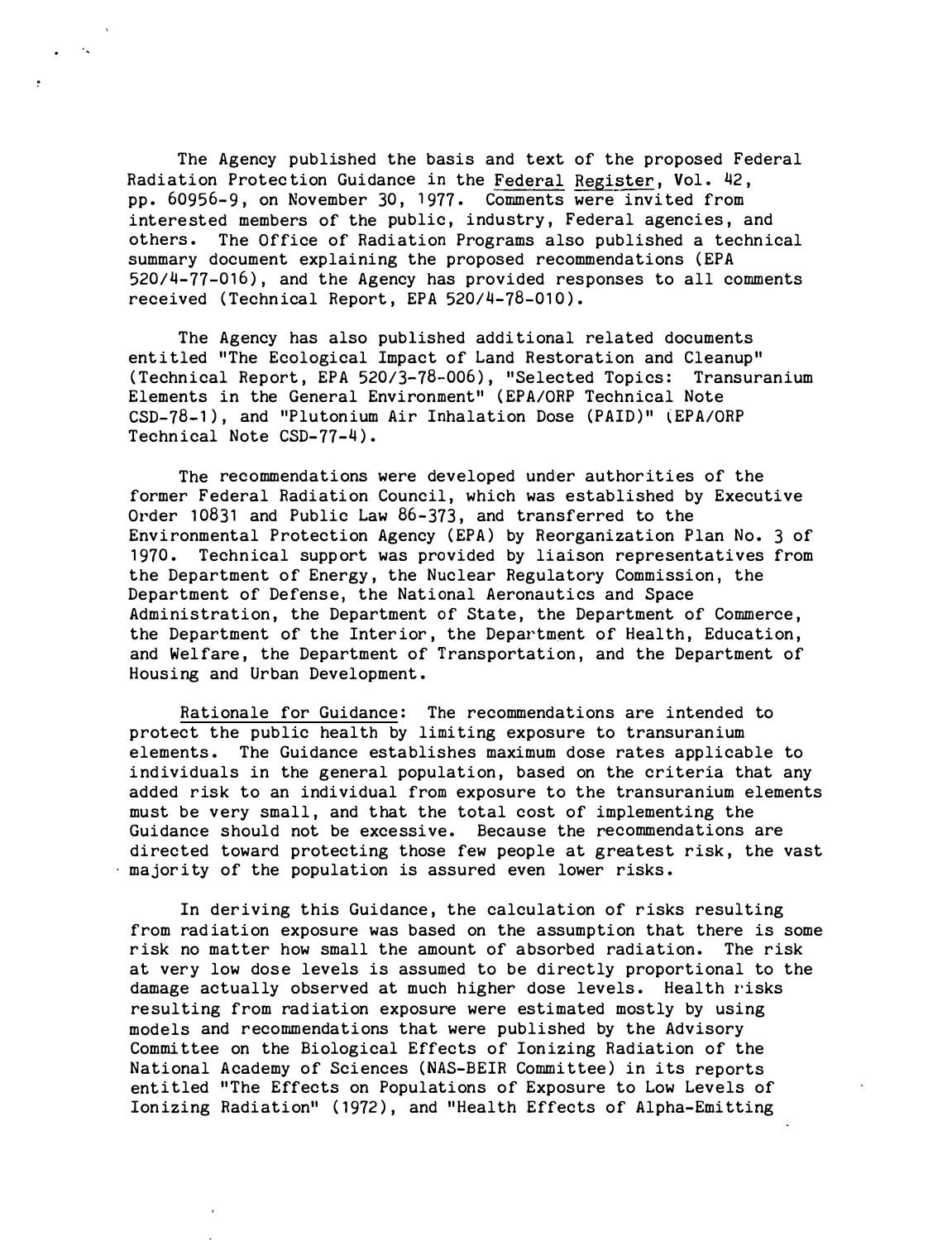Particles in the Respiratory Tract" (1976). The implications of the specific dose rates and associated risks chosen for this Guidance are discussed in the following sec tion.

÷

Costs which will be involved in implementing the Guidance were also considered. These costs can be expected to vary by location, c ontamination level, and other fac tors. It is estimated that costs of remedial ac tions may range from several hundred to a half-million dollars per acre, depending on the method(s) used and the type of storage required. Because the size of the contaminated areas at all k nown existing locations which may need remedial action is very small and the levels of contamination are low, the total costs of implementation for these existing areas can be expected to be small. While the costs of remedial actions for future accidents are only speculative, and may be very large for any particular situation, the low probability of catastrophic events makes it likely that the average annual costs of implementing this Guidance will also be relatively small. It can therefore be concluded that the costs of implementing the Guidance would be reasonable and achievable.

Risk Perspectives: Radiation may increase somatic risks, primarily cancer, to those exposed, as well as increase the genetic risks to future generations. Inhalation of transuranium elements primarily causes lung cancers, and ingestion primarily causes bone and liver cancers. Translocation to other body organs introduces additional risks. For a person continuously exposed over an entire lifetime at the maximum level permitted by the Guidance, the added lifetime risk of developing a cancer is about 5 per 100,000, or 1 per million per year. This can be compared with a normal expectation of about 16,000 cancer deaths in a cohort of 100,000 persons, or a risk to the individual of one cancer death per six deaths. Genetic damage may result from retention of transuranium elements in gonadal tissue. For the extreme case of exposure of both parents at the Guidance limit for 30 years, each 100,000 live births may produce from 1 to 20 genetic defects in the first generation. This can be compared to the approximately 6,000 genetic defec ts normally observed in 100,000 live births. While reputable scientific opinions may differ on the accuracy of the risk estimates, they represent the best technical judgment based on currently available information.

The above projections of maximum lifetime health impacts are believed greater than can normally be expected because of generally observed decreasing environmental contamination levels with time, the mobility of the "critical segment of the general population," and other c onservative assumptions used in the calculations.

In general, it can be expec ted that the inhalation pathway will represent the principal hazard to persons in the nearby population. The intake of transuranium elements through the food chain is limited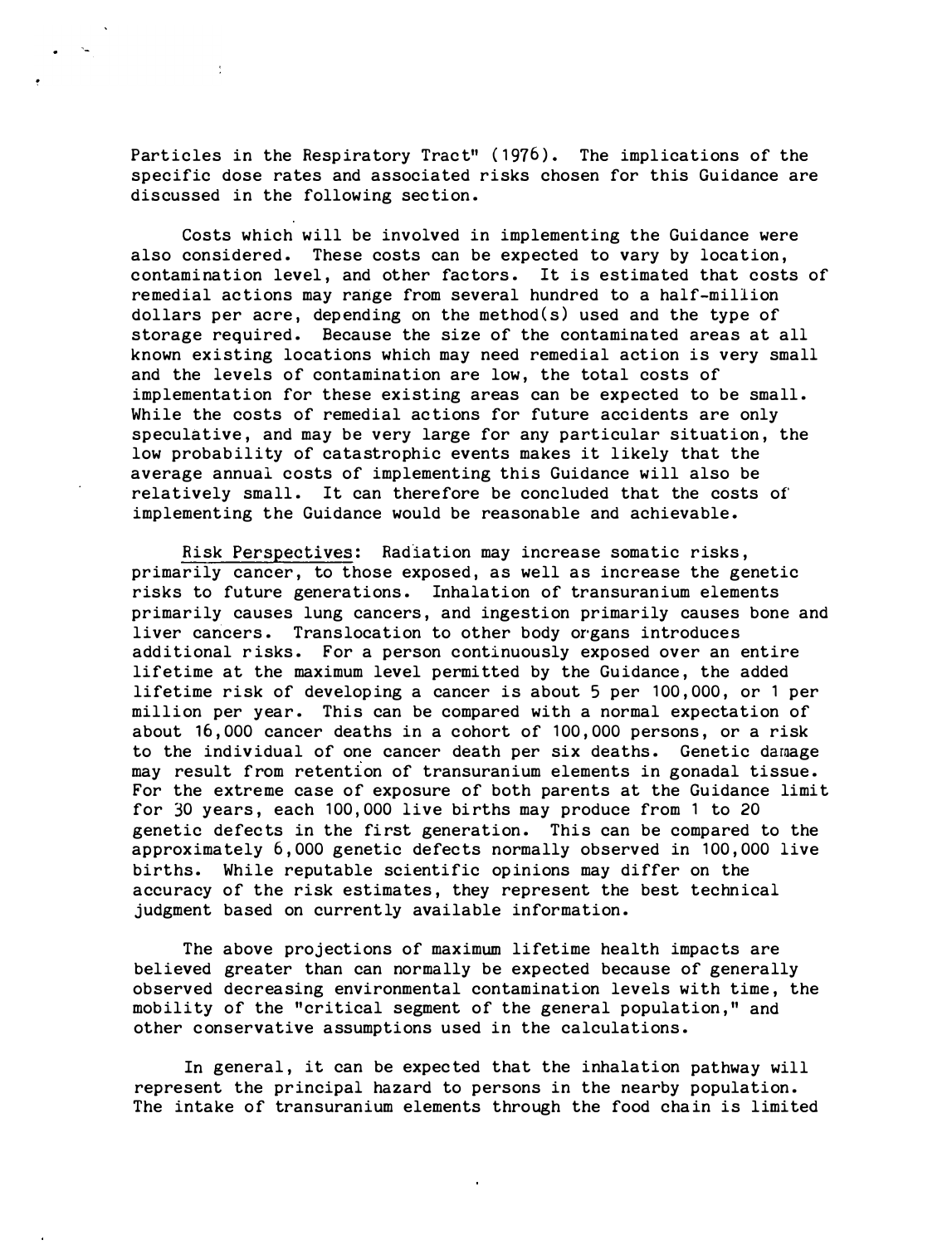because most plants have a very small uptake from the soil and the human intestinal tract has a large discrimination factor for transuranium elements. However, the food pathway may affect a relatively large population. Uptake in drinking water is generally not significant because most transuranium elements are relatively insoluble, although some recent evidence indicates that chlorination may inc rease the solubility of plutonium.

The level of risk implied by this Guidance represents a judgment that the numerical limits in the Guidance will provide adequate public health protec tion and that any residual risks from accidental environmental contamination by transuranium nuclides will be minimal.

In regulating a nonthreshold substance, the establishment of a limit other than zero implies a judgment that no further reduction in risks should be attempted at the time for a number of reasons, including the fact that very large additional costs would have to be imposed on the public in order to achieve any appreciable additional reduction in risks. Because the judgments made in arriving at the exposure levels specified in the recommendations were based on the particular facts stated here, these should be viewed as applicable only to this situation. This Guidance should not be interpreted as an indication of a generally acceptable level of risk for environmental hazard s.

Scope of Guidance: The Guidance covers all transuranium element contamination in the general environment above general background levels. The recommendations apply to all individuals in the general population who are outside the boundaries of any Federally-owned or -operated facility, Federally-licensed facility, or other site under the direct control of a Federal agency. The States are not precluded f rom adopting a more restrictive standard or recommendation. The limits apply specifically to the critical segment of the exposed population, which is that group of persons in the general population who, because of residency or other factors, can on the average be expec ted to receive the highest lifetime radiation dose from an existing sour ce of transuranium elements.

The recommendations are given in terms of a maximum accumulated annual dose to the pulmonary region of the lung for the inhalation pathway or to bone for the ingestion pathway. Although the Guidance specifies dose rate limits to only these organs, it also considers and limits the potential accumulation in other body organs including gonadal tissues. The annual dose rate to the designated organs can be estimated from representative mesurements of air concentrations or soil c ontami nation levels, using either site-specific data or calculations based on reasonable procedures and assumptions.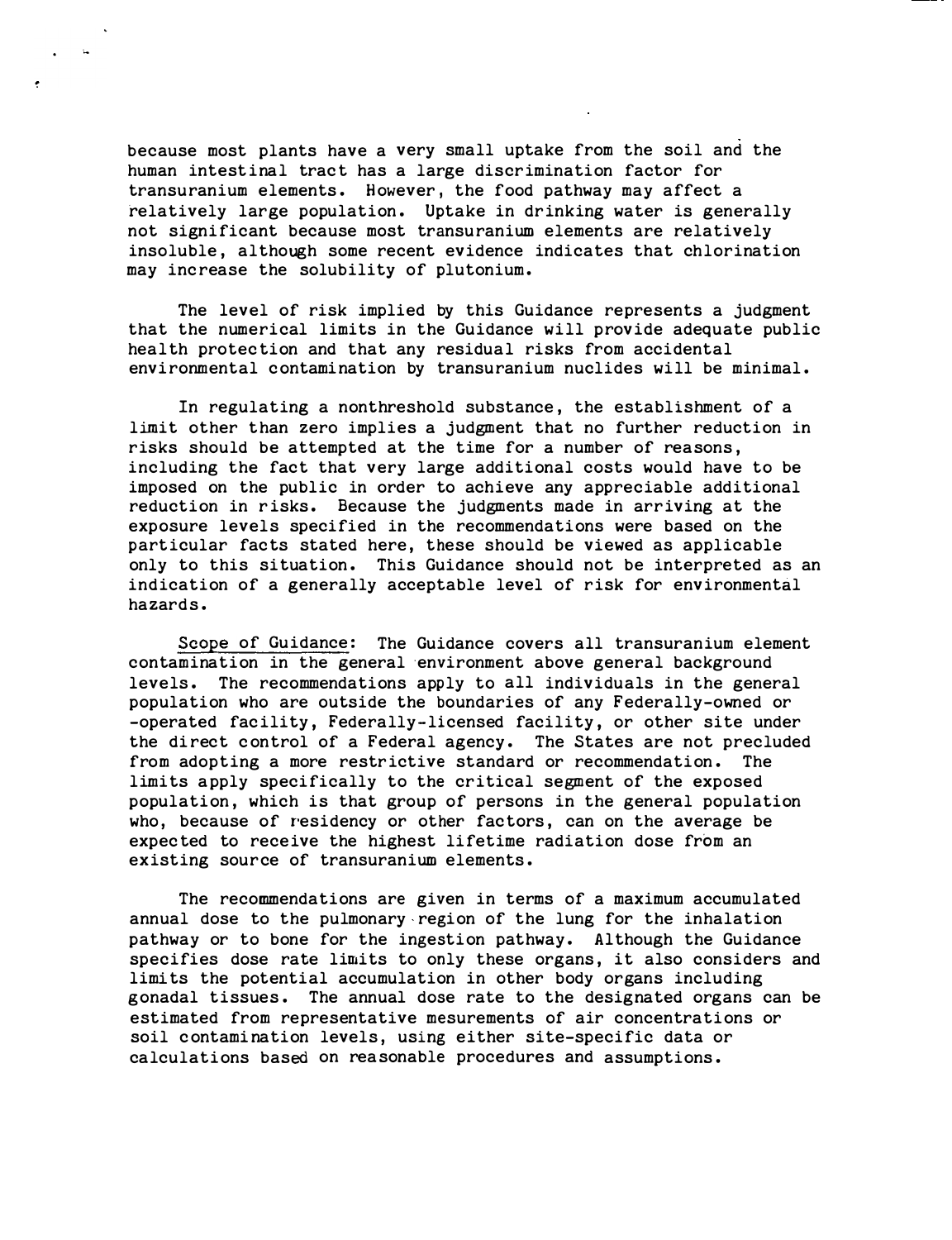The same numerical recommendations apply to both those places presently contaminated and places that may be accidentally contaminated in the future. The possible differences between these two cases were recognized and issuing of separate numerical guides was considered. However, there is no specific rationale based on health risk considerations that would justify different guidance levels, and possible differences in cost of implementation or other factors are not well known enough to be useful in such a determination. The Agency emphasizes, however, that there is a difference in the cleanup procedures for the two situations because newly deposited contamination is generally much more mobile than at some later time. Therefore, the Guidance requires that all new contamination be stabilized or cleaned up as soon as possible after it occurs, in order to minimize radiation exposures of the general public and prevent widespread dispersion of the radioactivity. The Agency also recommends that, in order to provide adequate assurance of compliance, the obj ective of future remedial actions should be to achieve residual environmental levels which will result in dose rates well below the given numerical limits for any "critical.segment" of the population. While the primary concern must be protection of the individual, the total population impacts for such incidents must also be considered and minimized to the extent prac ticable. The potential impacts of each incident must be evaluated on a site-specific basis.

ł

The Guidance recommendations apply only to the transuranium elements and only to existing or possible future soil contamination. It is not appropriate to use the numerical dose rate limits for pulmonary lung and for bone given in this Guidance, or any other limits derived from these, and apply them to any other radionuclides without detailed evaluations as to their applicability, including analyses of pathways, dosimetry, and risk relationships.

Implementation: Implementation of the provisions of the Guidance is the responsibility of the Federal agency under whose jurisdiction the facility which caused the environmental contamination operates, or of the Federal agency whose operations otherwise cause the environmental c ontamination. Implementation includes determining both the ac tual or potential hazard to people and instituting remedial actions where required. A more detailed discussion of requirements is given in the "Response to Comments" document.

Federal agencies can generally show compliance with the Guidance recommendations by publishing the results of measurements of the concentration of transuranium elements in air and/or soil, and calculating the dose rates to internal organs of persons living in the vicinity of a specified site. All environmental pathways must be considered in such calculations, and the evaluations must be based on the best available data.